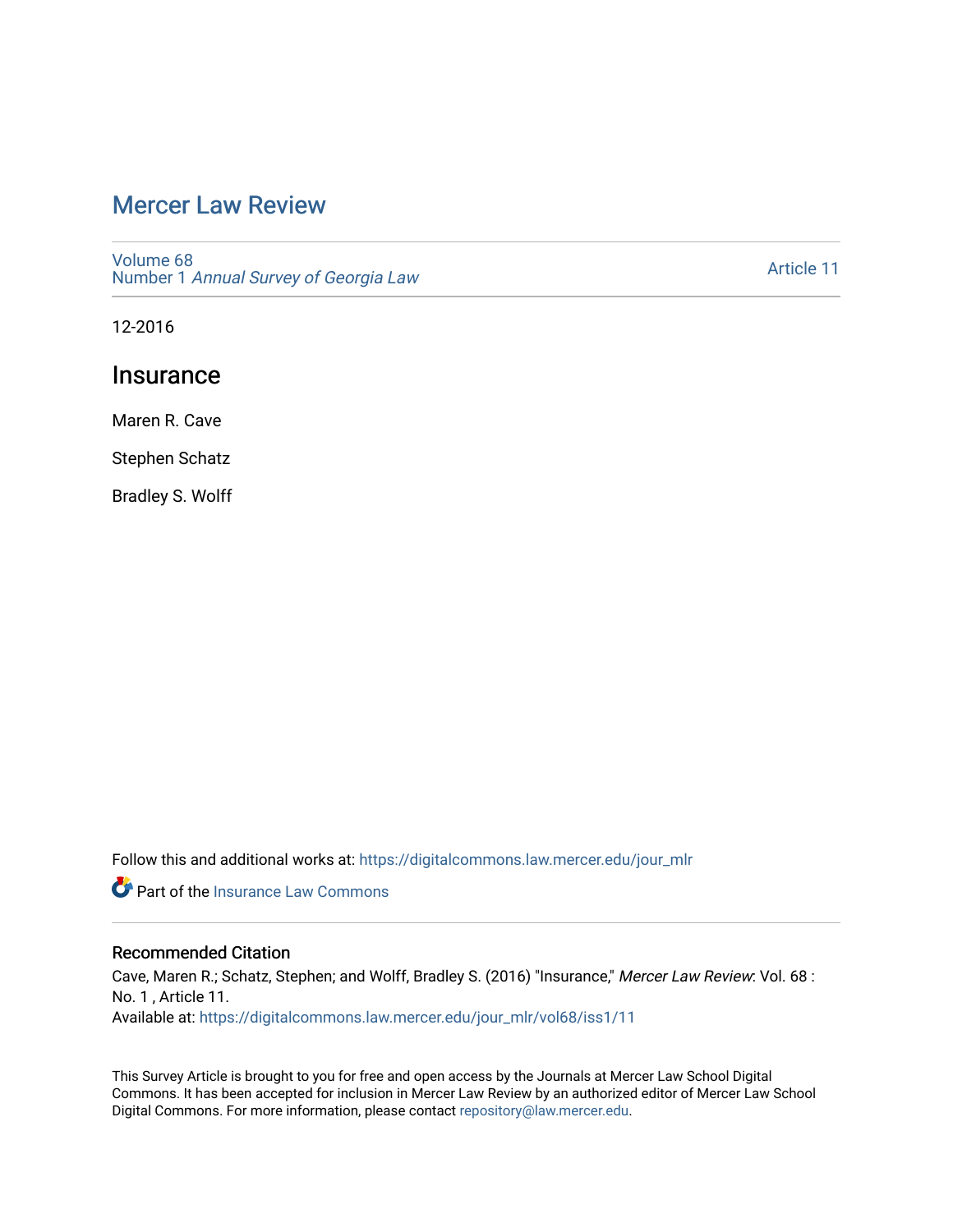# **Insurance**

## **by Maren R. Cave\***

## **Stephen Schatz\*\***

## **and Bradley S. Wolff\*\*\***

#### I. **INTRODUCTION**

**A** number of matters of first impression in Georgia were addressed during this survey period, including who bears the burden of establishing whether a vehicle is "uninsured," whether the use of a formula in establishing diminished value is bad faith, and what the trigger date is for coverage for claims of malicious prosecution and negligent repair. Additionally, the Georgia Supreme Court squarely and definitely addressed whether lead-based paint is a "pollutant" for purposes of a pollution exclusion in a Commercial General Liability **(CGL)** Policy.'

**<sup>\*</sup>** Partner in the firm of Swift, Currie, McGhee **&** Hiers, Atlanta, Georgia. St. Olaf College (B.A., **1997);** Mercer University, Walter F. George School of Law **(J.D.,** 2000). Member, State Bar of Georgia; Atlanta Bar Association; The CLM Alliance; Defense Research Institute; Georgia Defense Lawyers Association; Lawyers Club of Atlanta; Order of Barristers.

**<sup>\*\*</sup>** Partner in the firm of Swift, Currie, McGhee **&** Hiers, Atlanta, Georgia. University of Virginia (B.A., with distinction, **1985);** University of North Carolina at Chapel Hill School of Law **(J.D., 1988).** Member, State Bar of Georgia (Member, Tort and Insurance Practice and Litigation); Defense Research Institute.

**<sup>\*\*\*</sup>** Partner in the firm of Swift, Currie, McGhee **&** Hiers, Atlanta, Georgia. Vanderbilt University (B.A., cum laude, **1983);** University of Georgia School of Law **(J.D.,** cum laude, **1986).** Member, State Bar of Georgia.

**<sup>1.</sup>** For an analysis of Georgia insurance law during the prior survey, see Bradley **A.** Wolff, Stephen Schatz **&** Maren R. Cave, *Insurance, Annual Survey of Georgia Law,* **67** MERCER L. REV. **73 (2015).**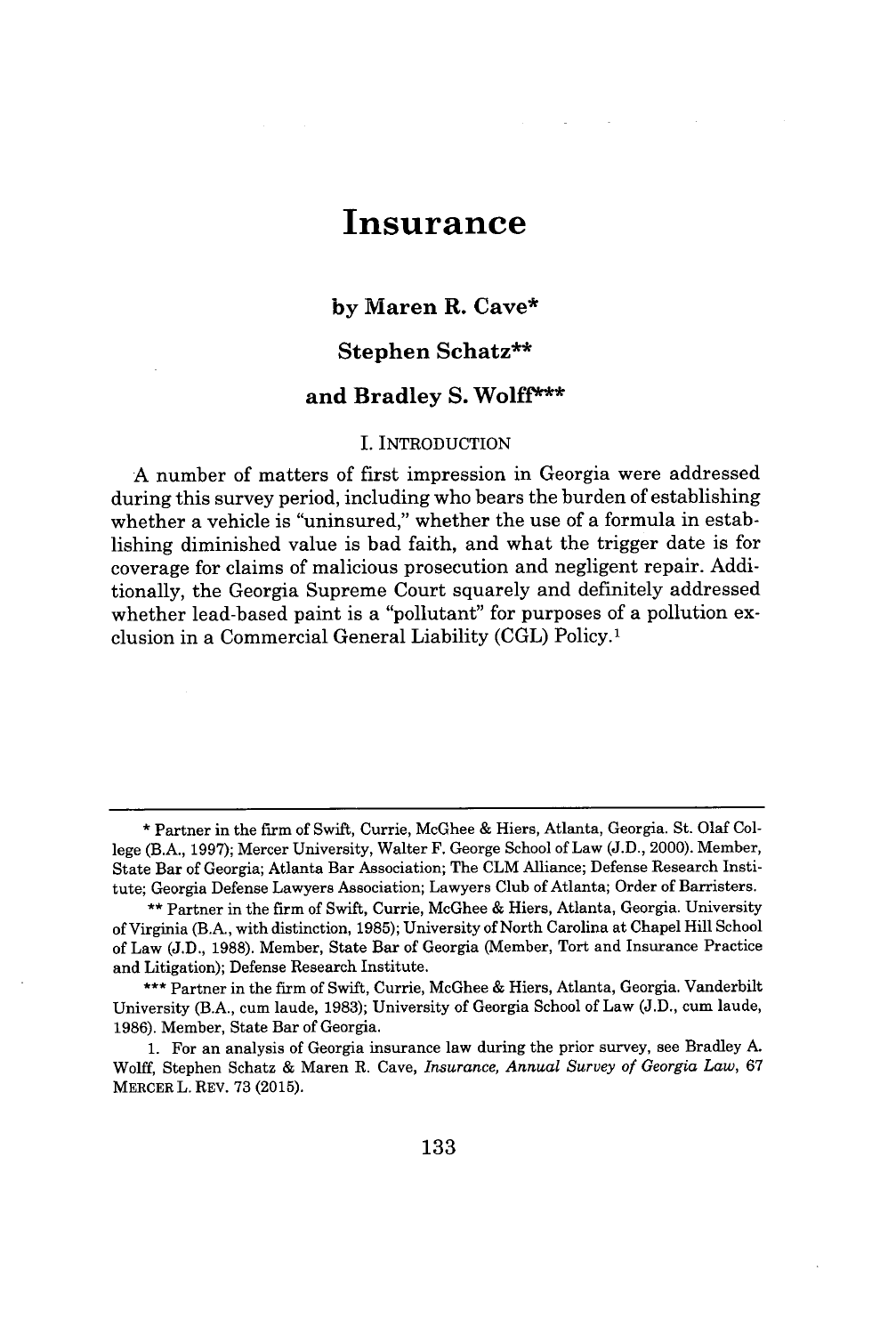#### **II.** UNINSURED.MOTORIST COVERAGE

*A. Does the Insured or the Insurer Bear the Burden of Proving Whether a Liability Insurer's Denial of Coverage was "Legally Sustainable"?*

In last year's survey,<sup>2</sup> we reported on the Georgia Court of Appeals decision holding that where a tortfeasor's liability carrier has denied coverage, and where the Uninsured Motorist **(UM)** policy defines an "uninsured motor vehicle" to include one for which the liability carrier has "legally denied" coverage, it is the **UM** carrier's burden to prove such denial was not "legally sustainable" to avoid coverage.<sup>3</sup> In *Travelers Home & Marine Insurance Co. v. Castellanos,4* the Georgia Supreme Court reversed that decision.<sup>5</sup> The court held that because "an insured claiming" an insurance benefit 'has the burden of proving that a claim falls within the coverage of the **policy,"'<sup>6</sup>**the insured in the case bore "the burden of presenting evidence that [the tortfeasor's] vehicle was an uninsured motor vehicle under the **UM** provisions of the Travelers **policy."'<sup>7</sup>**

The relevant policy provided coverage for damages caused **by** motor vehicles "to which a liability bond or policy applies at the time of the accident but the bonding or insurance company **.** . **.** legally denies coverage,"<sup>8</sup> and the court held that "coverage [cannot] be said to have been legally denied unless the denial is, under applicable law, legally sustainable."<sup>9</sup>Thus, where the **UM** claim was premised on the liability carrier's denial of coverage, the insured "must show that this denial was legally sustainable."<sup>10</sup>

*10. Id.*

<sup>2.</sup> *Id.* at **77.**

**<sup>3.</sup>** Castellanos v. Travelers Home **&** Marine Ins. Co., **328** Ga. **App.** 674, **678-79, 760 S.E.2d 226, 230** (2014).

<sup>4.</sup> **297** Ga. 174, **773 S.E.2d** 184 **(2015).**

**<sup>5.</sup>** *Id.* at 174, **773 S.E.2d** at **185.**

**<sup>6.</sup>** *Id.* at **176, 773 S.E.2d 186** (quoting *Castellanos,* **328** Ga. **App.** at **681, 760 S.E.2d** at **232)** (McMillian, **J.,** dissenting).

**<sup>7.</sup>** *Id.* at **177, 773 S.E.2d** at **186.**

**<sup>8.</sup>** *Id.* at **176, 773 S.E.2d** at **186** (quoting *Castellanos,* **328** Ga. **App.** at **681, 760 S.E.2d** at **232)** (McMillian, **J.,** dissenting)).

**<sup>9.</sup>** *Id.* at **177, 773 S.E.2d** at **186** (quoting *Castellanos,* **328** Ga. **App.** at **681, 760 S.E.2d** at **232)** (McMillian, **J.,** dissenting)).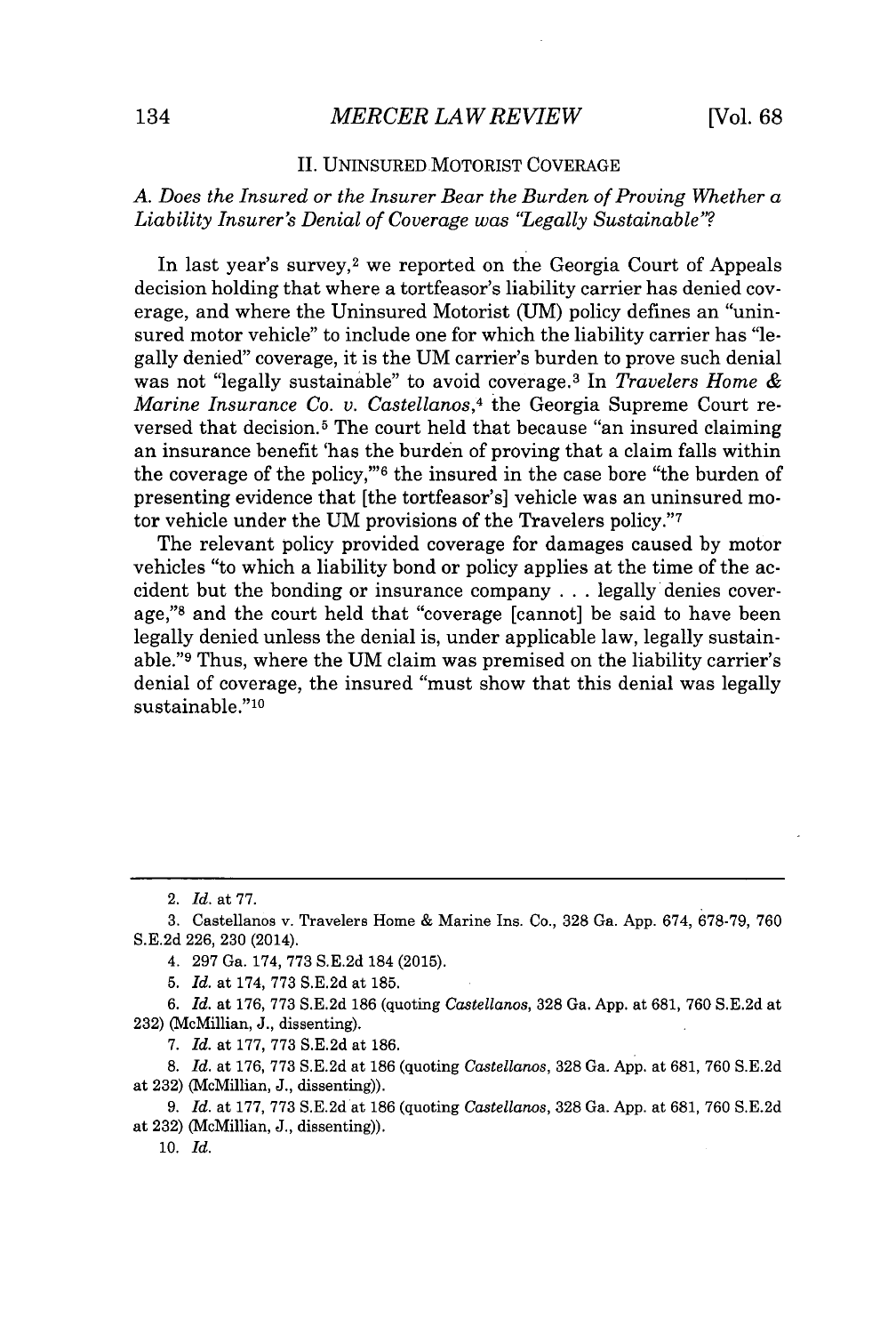## **2016]** *INSURANCE* **135**

## *B. Non-duplication Clauses do not Preclude Recovery for Uncompensated Losses Although Workers' Compensation and Medical Expense Benefits Paid Exceed UM Limits*

In *Mabry v. State Farm Mutual Automobile Insurance Co.,"* the Georgia Court of Appeals held that an insured who had recovered workers' compensation benefits and medical expense payments that exceeded **UM** policy limits was still entitled to recover under the **UM** policies despite provisions in the policies against the payment of damages "paid or payable" under workers' compensation or those paid. under the medical payments coverage of the same or a similar **policy.12** State Farm contended it was entitled to a set-off for amounts already paid, and because those amounts exceeded the **UM** limits of the insured's policies, it had no **UM** exposure.<sup>13</sup>The trial court agreed with this argument and granted summary judgment.<sup>14</sup>

In reversing, the court of appeals held State Farm was not entitled to set off the amounts paid to the extent the insured still had uncompensated losses and that the **UM** coverage extended "to the entire gap between his losses and his relevant recovery" up to the available limits.1<sup>5</sup> Those uncompensated losses included categories of damages, such as pain and suffering, future medical expenses and future lost income, for which no payment had been made, as well as the difference between the actual amounts of the insured's past medical expenses and lost wages and the amounts paid by insurance.<sup>16</sup> Accordingly, "the policies obligated State Farm to pay for Mabry's personal injury damages that were not compensated (up to the UM policy limits)."<sup>17</sup>

## *C. Priority of Coverage Where the Insured is a Limited Liability Company*

In a matter of first impression, the Georgia Court of Appeals decided in *Sentinel Insurance Co. v. USAA Insurance Co.* **18** that a personal automobile policy issued to the injured party's spouse provided primary cov-

- **16.** *Id.*
- **17.** *Id.* at **790, 780 S.E.2d** at **537.**
- **18. 335** Ga. **App.** 664, **782 S.E.2d 718 (2016).**

**<sup>11.</sup>** 334 Ga. **App. 785, 780 S.E.2d 533 (2015).**

<sup>12.</sup> *Id.* at **789-90, 780 S.E.2d** at **536-37.**

**<sup>13.</sup>** *Id.* at **786, 780 S.E.2d** at 534.

<sup>14.</sup> *Id.*

**<sup>15.</sup>** *Id.* at **789, 780 S.E.2d** at **536.**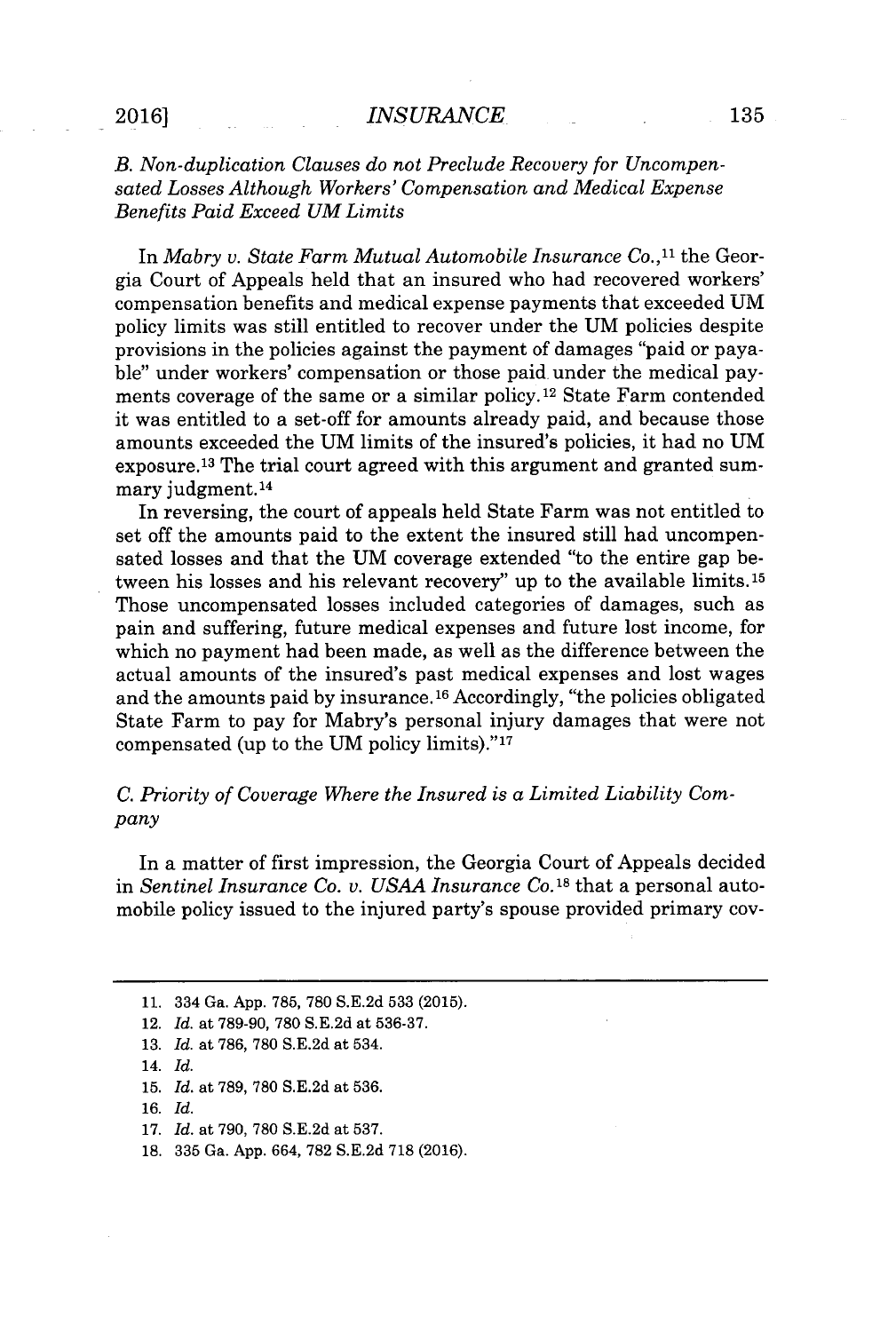erage ahead of a commercial automobile policy issued to a limited liability company of which the injured person was a co-owner. The insured vehicle involved in the underlying accident was driven **by** Thomas, an owner of **JK** Lakeside, a Georgia **LLC,** and was insured **by** Sentinel under a commercial policy. **JK** Lakeside was the only named insured and the **LLC** co-owned the vehicle (with Thomas) and paid the premiums for the policy. United Services Automobile Association **(USAA)** issued a personal auto policy to Thomas' spouse and she, but not the **LLC** or the vehicle, was covered as an insured under that policy.<sup>19</sup>

In order to determine the priority of the policies, the court employed the "more closely identified with" test because Thomas did not pay premiums for either **policy. <sup>20</sup>**The issue to be decided was whether Thomas was more closely identified with the policy insuring her business and the vehicle she co-owned or with the policy issued to her spouse. <sup>21</sup>

In its analysis, the court looked to *Southern Guaranty Insurance Co. v. Premier Insurance Co.*,<sup>22</sup> a case that also dealt with priority of coverage between a family and a business policy.<sup>23</sup> There, the court determined that the plaintiff more closely identified with the business policy, rather than the policy of her spouse, because she was the sole proprietor of her business, and because obligations or benefits incurred **by** her business were individual in nature, and were in fact her obligations or benefits individually.<sup>24</sup> The court of appeals held the plaintiff's business "simply was not a distinct entity capable of being the true named insured on the contract," so it would "def[y] logic to hold that she shared a closer relationship with her husband than with herself."25

In contrast, in *Travelers Indemnity Co. v. Maryland Casualty Co.,*<sup>26</sup> the plaintiff was injured in the course of her employment while driving a vehicle owned **by** her employer, was insured **by** her employer's business policy, and was also covered under her mother's household family policy. That court concluded the plaintiff more closely identified with her mother's policy than her with her employer's, where the employer was a separate legal entity.<sup>27</sup>In *Sentinel,* the court of appeals held a limited

24. *Id.*

**<sup>19.</sup>** *Id. at* **664-65, 782 S.E.2d** at **718-19.**

<sup>20.</sup> *Id. at* **665, 782 S.E.2d** at **720.**

<sup>21.</sup> *Id.*

<sup>22.</sup> **219** Ga. **App.** 413, 465 **S.E.2d 521 (1995).**

**<sup>23.</sup>** *Sentinel,* **335** Ga. **App.** at **666, 782 S.E.2d** at **720.**

**<sup>25.</sup>** *Id.* (quoting **S.** Guar. Ins. Co. v. Premier Ins. Co., **219** Ga. **App.** 413, 415, 465 **S.E.2d 521, 523 (1995)).**

**<sup>26. 190</sup> Ga. App. 455, 379 S.E.2d 183 (1989).**

**<sup>27.</sup>** *Id.* at 457, **379 S.E.2d** at **186.**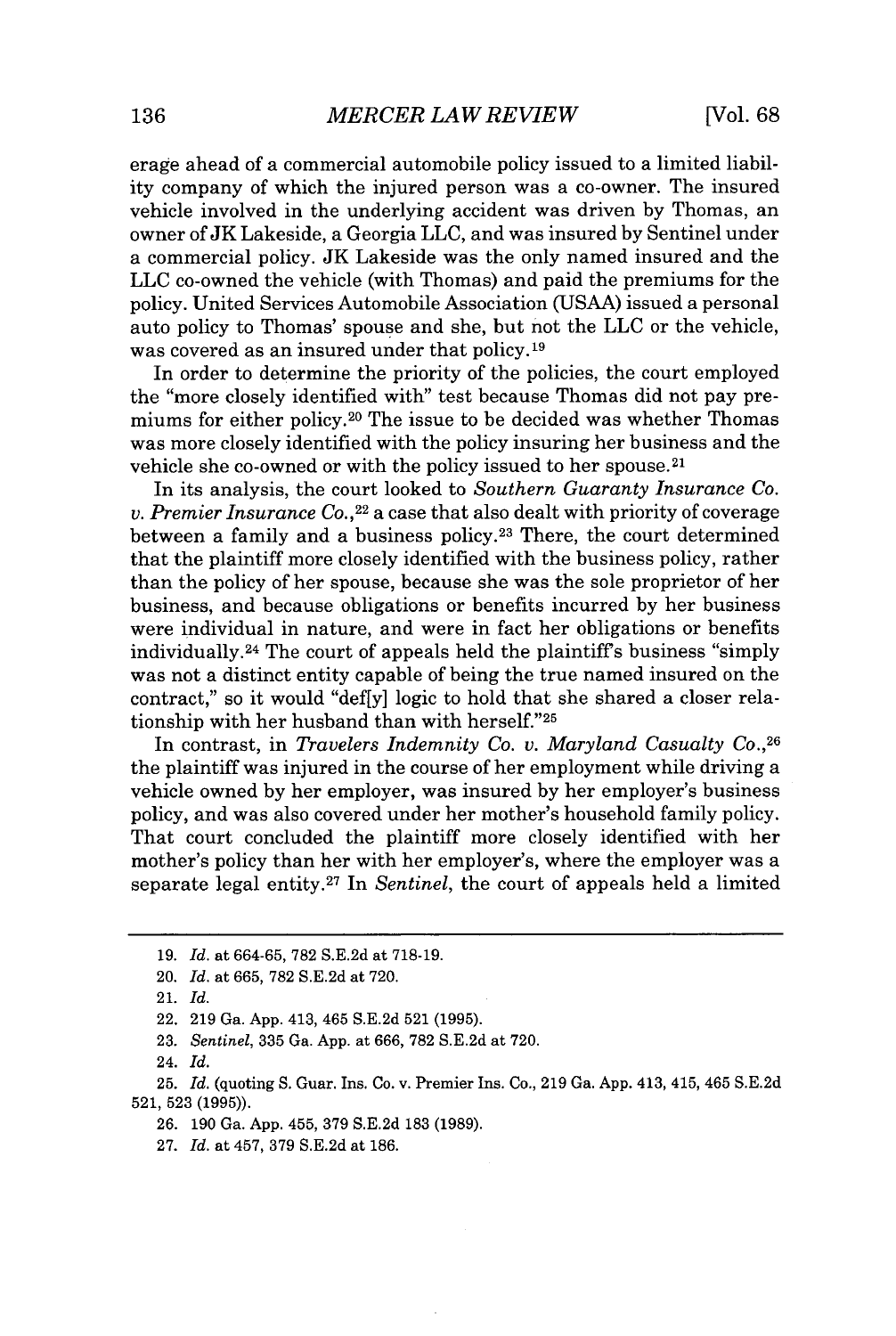liability company, even one whose business is operated **by** a single owner, is a separate legal entity from the owner and more like the corporation in *Travelers* than the sole proprietorship in *Southern Guaranty.<sup>28</sup>*Therefore, "Thomas was more closely identified with her family policy than with the business policy."<sup>29</sup>

#### *D. Ambiguous Notice Provision Construed Against Insurer*

The Georgia Court of Appeals found an ambiguity in a policy's requirement that the insured give the company prompt notice of an accident where the injured person was a resident relative and not a named insured. In *King-Morrow v. American Family Insurance Co.*,<sup>30</sup> Melissa King-Morrow was involved in an accident and perfected service on her insurer, American Family Insurance Company **(AFIC),** when she sued the other driver. At the time of the accident, King-Morrow lived with her daughter, whose policy with **AFIC** covered relatives living in the policyholder's household. AFIC did not learn of the accident until two years after its occurrence and disclaimed coverage due to King-Morrow's failure to comply with the required notice condition under the **policy. <sup>31</sup>**

The policy required prompt notice if you have an accident, and the term "you" was defined as the policyholder and the policyholder's spouse.<sup>32</sup> The policy also provided that "[e]ach person claiming any coverage of this policy must also **.** . **.** cooperate with us and assist us in any matter concerning a claim or suit."33 The court held that, "given the policy's limited definition of 'you,"' a covered relative could understand the policy to require only policyholders and their spouses to provide prompt notice of an accident and that the notice provision was ambiguous.<sup>34</sup> The court therefore construed the provision in favor of King-Morrow, even though it acknowledged that it was "very likely" AFIC had "intended its notice provision to apply to anyone claiming coverage."<sup>35</sup>

**28.** *Sentinel,* **335** Ga. **App.** at **667, 782 S.E.2d** at **721.**

**35.** *Id.* at **805, 780 S.E.2d** at 454.

**<sup>29.</sup>** *Id.*

**<sup>30.</sup>** 334 Ga. **App. 802, 780 S.E.2d** 451 **(2015).**

**<sup>31.</sup>** *Id.* at **802-03, 780 S.E.2d** at 452.

**<sup>32.</sup>** *Id.* at 804, **780 S.E.2d** at 453.

**<sup>33.</sup>** *Id.*

<sup>34.</sup> *Id.*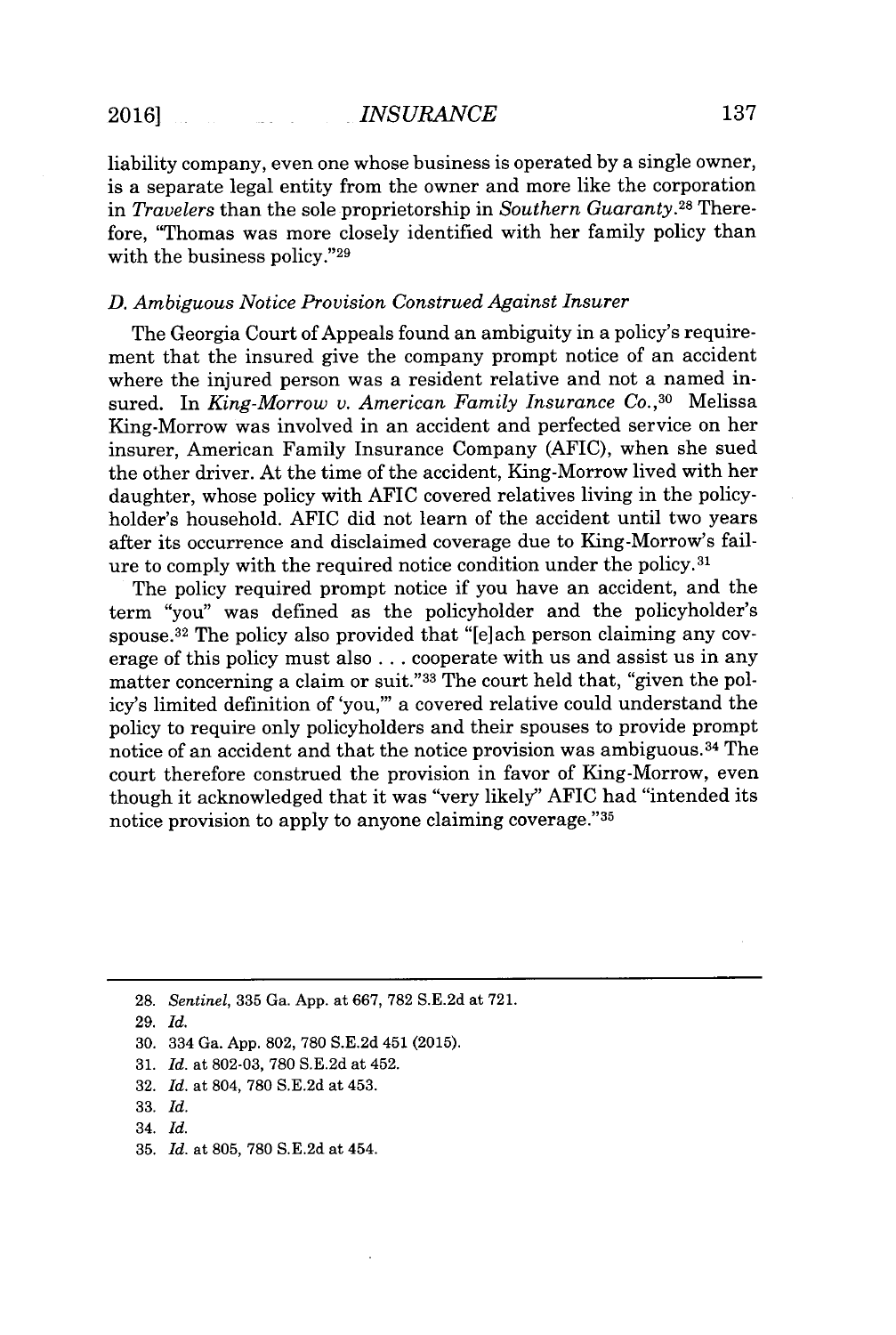## *E. Physical Contact with Cargo on a Vehicle is not Physical Contact with a Vehicle*

In *American Alternative Insurance Co. v. Bennett,36* the insured's windshield was struck **by** a log carried **by** a passing unidentified logging truck. No one else witnessed the accident. Bennett served his employer's insurer, American Alternative Insurance Company **(AAIC),** with his suit for damages caused by the shattered glass.<sup>37</sup> The court of appeals held for **AAIC,** "because no actual physical contact between the trucks occurred and no eyewitness was present to corroborate Bennett's account of the incident,"<sup>38</sup> so Bennett could not satisfy the requirements of Official Code of Georgia Annotated **(O.C.G.A.)** section **33-7-11(b)(2). <sup>39</sup>**The court emphasized the clear language of the statute, which mandates, absent eyewitness corroboration of the accident, that there must be "actual physical contact" between the vehicle owned or operated **by** the unknown tortfeasor and the person or property of the insured for there to be coverage.<sup>40</sup> The court of appeals distinguished the facts of this case from one involving contact with an "integral part" of an unknown vehicle<sup>41</sup> and found it to be more like several other cases where "this Court repeatedly has declined to extend coverage to **.** . **.** situations not involving actual physical contact" with a vehicle but contact with something secured to or falling from a vehicle.<sup>42</sup>

#### III. OTHER AUTOMOBILE **INSURANCE ISSUES**

## *A. Thirteen Month Delay in Providing Notice to Insurer Found to be "Unreasonable as Matter of Law"*

In *Progressive Mountain Insurance Co. v. Cason*<sup>43</sup> the United States Court of Appeals for the Eleventh Circuit determined that where an insured fails to notify his liability carrier of an accident for thirteen months and notice "as soon as practicable" is a condition precedent to coverage,

40. *Bennett,* 334 Ga. **App.** at 714-15, **780 S.E.2d** at **687-88** (quoting Yates v. Doe, **190** Ga. **App. 367, 368, 378 S.E.2d 739,** 740 **(1989)).**

**<sup>36.</sup>** 334 Ga. **App. 713, 780 S.E.2d 686 (2015).**

**<sup>37.</sup>** *Id. at* 713-14, **780 S.E.2d** at **687.**

**<sup>38.</sup>** *Id.* at 714, **780 S.E.2d** at **687.**

**<sup>39.</sup>** *Id.* at 714-15, **780 S.E.2d** at **687-88; O.C.G.A.** *§* **33-7-11(b)(2)** (2014).

<sup>41.</sup> State Farm Fire **&** Cas. Co. v. Guest, **203** Ga. **App. 711,** 417 **S.E.2d** 419 **(1992).**

<sup>42.</sup> *Bennett,* 334 Ga. **App.** at **715, 780 S.E.2d** at **688.**

<sup>43.</sup> **626** F. App'x **916** (11th Cir. **2015).**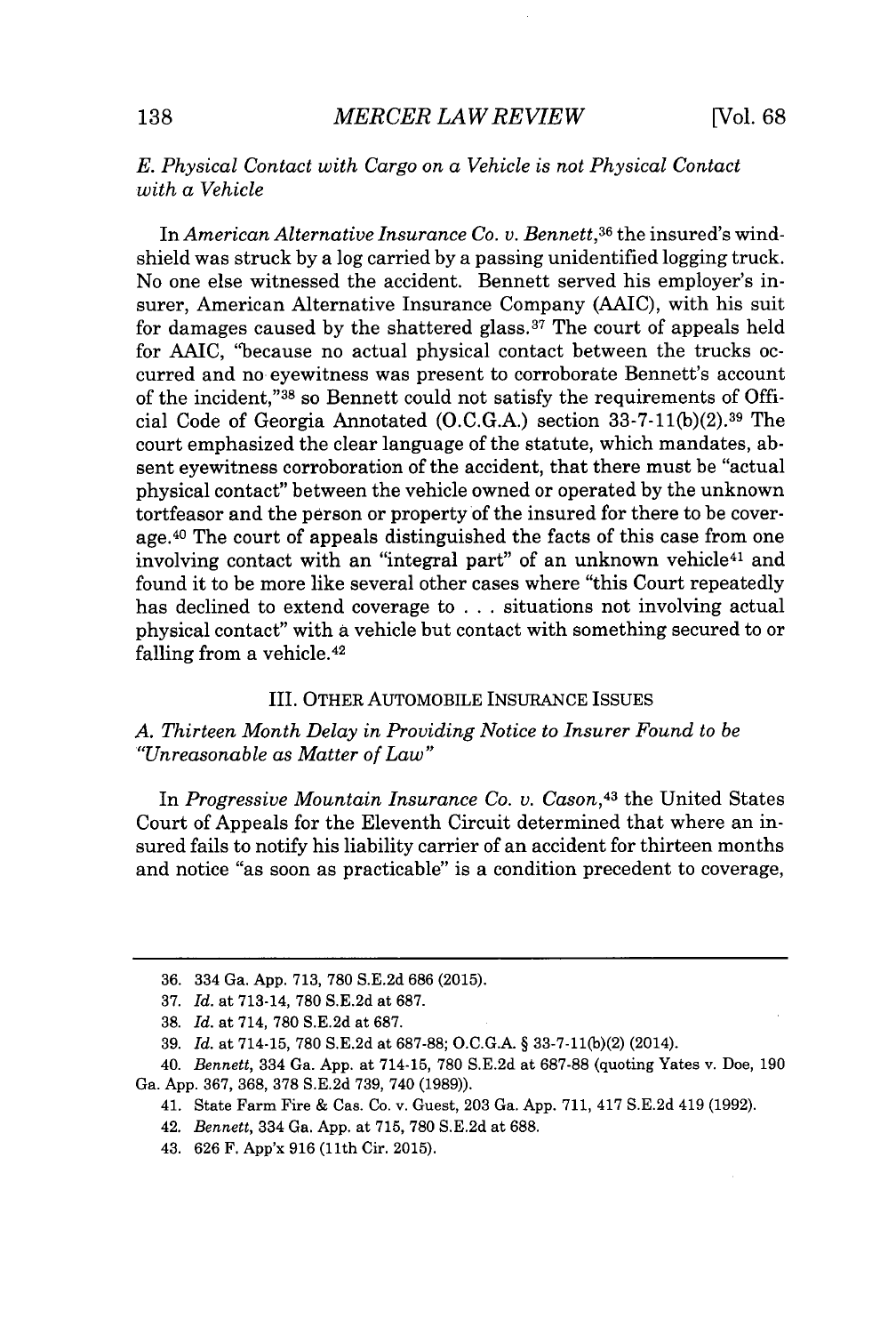#### **2016]** *INSURANCE* **139**

the delay is unreasonable as a matter of law and is a breach of the contract.<sup>44</sup>Anderson, driving his business partner's truck, struck another truck driven **by** Cason. Anderson did not own the vehicle involved in the accident, and Progressive did not insure that vehicle. Progressive insured a different truck, which was also owned **by** Anderson's partner. Anderson did not give Progressive notice of the accident until thirteen months after the accident and approximately three months after suit was filed.<sup>45</sup>

The Eleventh Circuit, in finding for Progressive, noted that the terms of the policy were not at all ambiguous; the terms stated that in order for coverage to apply, an insured "must promptly report each accident or loss even if an insured is not at fault" and "the accident or loss must be reported **.** . **.** as soon as practicable."4 6 The court went on to note Georgia courts' repeated rulings to the effect that compliance with any "reasonable time" or as soon as practicable language in policy notice provisions is a condition precedent to coverage.<sup>47</sup> To hold in any other manner "would allow an insured to delay notifying the insurer for an indefinite period of time, 'so long as the insured thought that other insurance existed to cover the loss."<sup>48</sup> The court further held that, even if the as soon as practicable language gives insureds "some leeway in providing notice of a claim or suit" to an insurer, any "lengthy, unjustifiable delay may be found as a matter of law to have been so unreasonable as to foreclose coverage." <sup>49</sup> Here, it found the thirteen-month delay to be "an unreasonable delay as a matter of law."<sup>50</sup>

## *B. Who is an Employee Where Term "Employee" is not Defined in the Policy*

In two cases decided during the survey period, the insurance policies at issue excluded coverage for injuries to employees of the insureds but did not define the term "employee." The courts looked to different authorities to determine whether or not the injured person was an employee of the insured.

*<sup>44.</sup> Id.* at **920.**

*<sup>45.</sup> Id.* at **916-17, 919-20.**

*<sup>46.</sup> Id.* at **918.**

*<sup>47.</sup> Id.*

<sup>48.</sup> *Id.* at **919.**

<sup>49.</sup> *Id.* (quoting Park Pride of Atlanta v. City of Atlanta, 246 Ga. **App. 689, 695,** 541 **S.E.2d 687, 691-92** (2000)).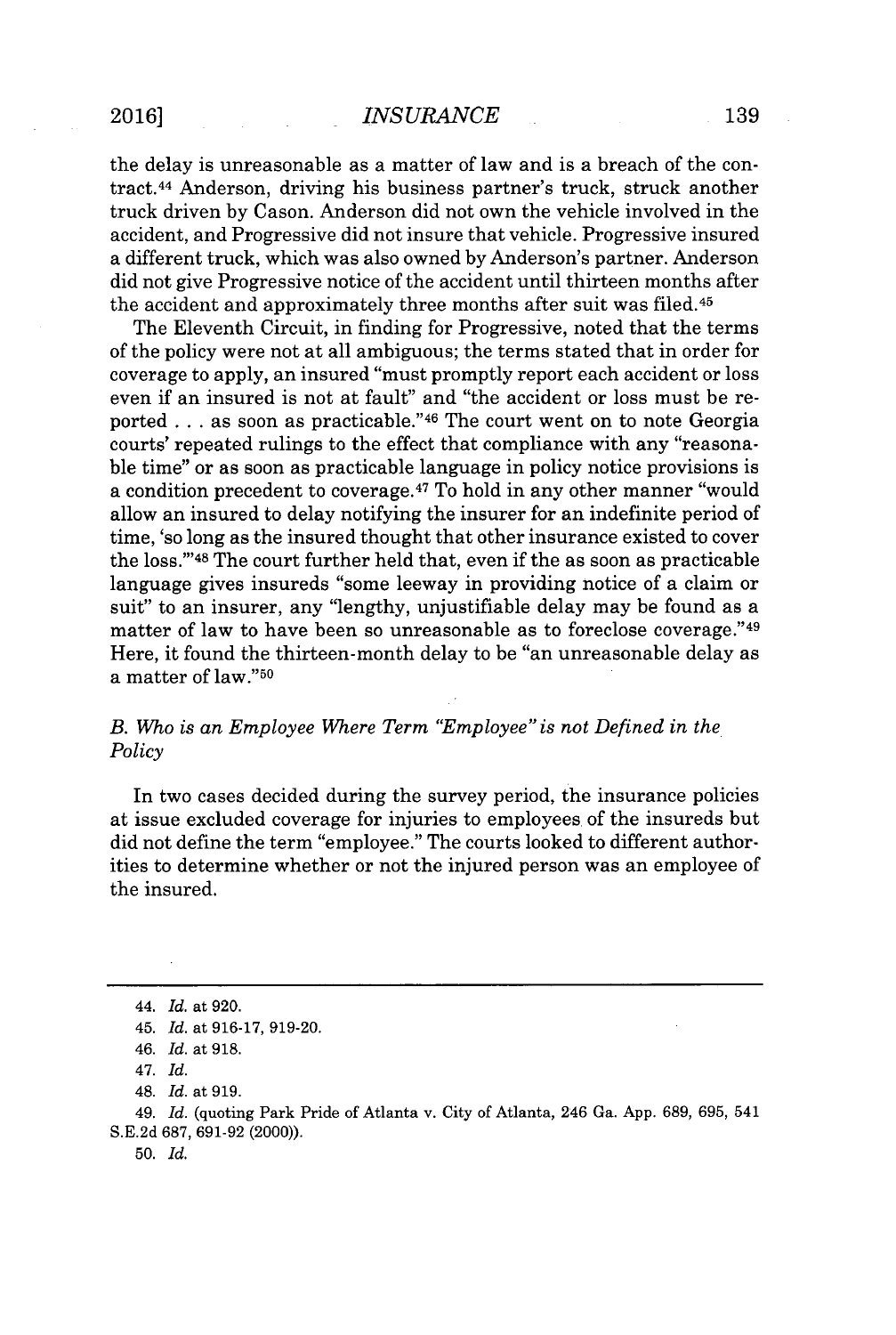*Royal v. Georgia Farm Bureau Mutual Insurance* **Co.51** involved a cornhauler who was hired **by** a farmer to transport corn for two weeks during harvest period. The driver, Royal, drove one of the farmer's trucks, and the farmer paid for the insurance, gas, and maintenance of the truck. **A** few days after he began work, Royal sustained serious injuries in an accident while hauling a load of corn in the farmer's truck. Royal made a claim against the farmer's Georgia Farm Bureau Farm Package Policy and Auto Policy, and Georgia Farm Bureau filed a declaratory judgment action to resolve a disagreement over Royal's coverage under the Auto **Policy. 52**

The Auto Policy excluded from coverage any bodily injury to "an employee of the 'insured' arising out of and in the course of employment **by** the 'insured"<sup>53</sup> but did not define the term "employee."<sup>54</sup> Royal argued that he was an independent contractor and not an employee, in part on the ground that truck driving is a **highly** skilled **job** and he received little instruction or supervision.<sup>55</sup> The court held the term employee in the insurance contract should be given its "usual and common meaning," determined **by:**

[Wihether the employer, under the contract, whether oral or written, has the right to direct the time, the manner, the methods, and the means of the execution of the work **....** The right to control the manner and method means the right to tell the employee how he shall go about doing the **job** in every detail, including what tools he shall use and what procedures he shall **follow. <sup>56</sup>**

Reciting the "undisputed facts" showing that "Williams [the farmer] controlled the time, manner, method, and means of execution of Royal's work," with "Royal simply follow [ing] the instructions of Williams or Williams's lead driver," the court held Royal was an employee and Georgia Farm Bureau was entitled to summary judgment.<sup>57</sup>

The Eleventh Circuit decided a case only months later, *Progressive Mountain Insurance Co. v. Madd Transportation, LLC,58* that closely mirrored the analysis of the court of appeals in *Royal.* **A** driver for Madd, a

**56.** *Id.* at **883, 777 S.E.2d** at **715** (quoting RBF Holding Co. v. Williamson, **260** Ga. **526, 526, 397 S.E.2d** 440, 441 **(1990)).**

**57.** *Id.*

**<sup>51. 333</sup>** Ga. **App. 881, 777 S.E.2d 713 (2015).**

**<sup>52.</sup>** *Id.* at **881-82, 777 S.E.2d** at 714.

**<sup>53.</sup>** *Id.* at **882, 777 S.E.2d** at **715.**

<sup>54.</sup> *Id.*

**<sup>55.</sup>** *Id.* at **884, 777 S.E.2d** at **715-16.**

**<sup>58. 633</sup>** F. App'x 744 (11th Cir. **2015).**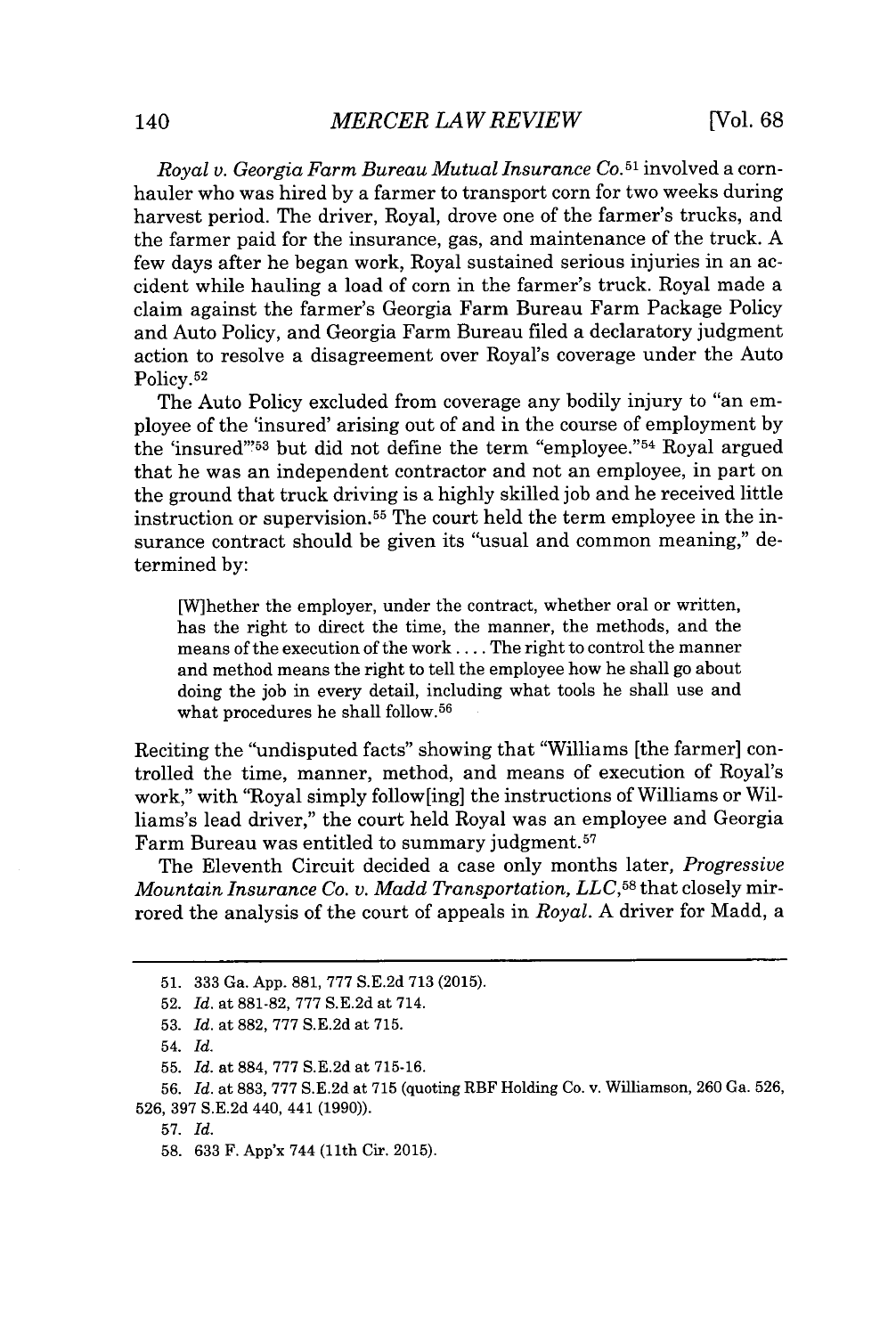Georgia interstate trucking company, was severely injured at an IPSCO facility in Pennsylvania. When a legal guardian for the driver filed suit approximately one year later alleging negligence on the part of **IPSCO, IPSCO** joined Madd as a third-party defendant and asserted it had negligently trained and supervised the driver. Madd notified Progressive of the action and sought coverage under its commercial auto insurance pol**icy.<sup>5</sup> <sup>9</sup>**Progressive sought a declaration of its rights, "contending that it had no duty to defend or indemnify Madd under the policy" due to the policy's "employee exclusion," which provided in pertinent part that "coverage . . . does not apply to bodily injury to Madd's 'employees."<sup>60</sup> Madd and IPSCO responded that the employee exclusion did not apply in the present action because the driver was not an employee, but an independent contractor.6 1 Like the policy in *Royal,* Progressive's policy did not define the term "employee."<sup>62</sup>

The Eleventh Circuit did not look to common law to determine whether Madd's driver was an employee; it found that coverage depended on "whether independent contractors qualify as 'employees' under the policy's employee exclusion."<sup>63</sup> The court looked to the federal motor carrier regulations, under which "'employee' includes 'an independent contractor while in the course of operating a commercial motor vehicle."<sup>64</sup> Therefore, whether the driver was a common-law employee or an independent contractor, he was a statutory employee and Progressive was relieved of any obligation to defend or indemnify Madd in the underlying action.<sup>65</sup>

#### *C. Subjective Use of 17(c) Formula is not Basis for Third-Party Bad Faith Claim Absent Additional Evidence of Bad Faith*

In *Amica Mutual Insurance Co. v. Sanders,<sup>66</sup>*the insurer argued that its adjuster's use of the "17 $(c)$  formula"<sup>67</sup> could not be characterized as a bad faith effort on its part to settle the claim for the diminished value of the plaintiffs' car, which had been struck **by** Amica's insured.6<sup>6</sup>Amica's

**63.** *Id.* at 746.

*64. Id.* at 745, 746 (quoting *49* C.F.R. **§ 390.5 (2015)).**

**65.** *Id.* at **747.**

*66.* **335** Ga. **App.** 245, **779 S.E.2d** 459 **(2015).**

*67. Id.* at 245, *779* **S.E.2d** at 460. As readers of this annual article will know, the 17(c) formula derives from the *Mabry* diminished value litigation. *See* State Farm Mut. Auto. Ins. v. Mabry, 274 Ga. **498, 556 S.E.2d** 114 (2001).

**68.** *Sanders,* **335** Ga. **App.** at 246, **779 S.E.2d** at 461.

**<sup>59.</sup>** *Id.* at 745.

**<sup>60.</sup>** *Id.*

**<sup>61.</sup>** *Id.*

**<sup>62.</sup>** *Id.*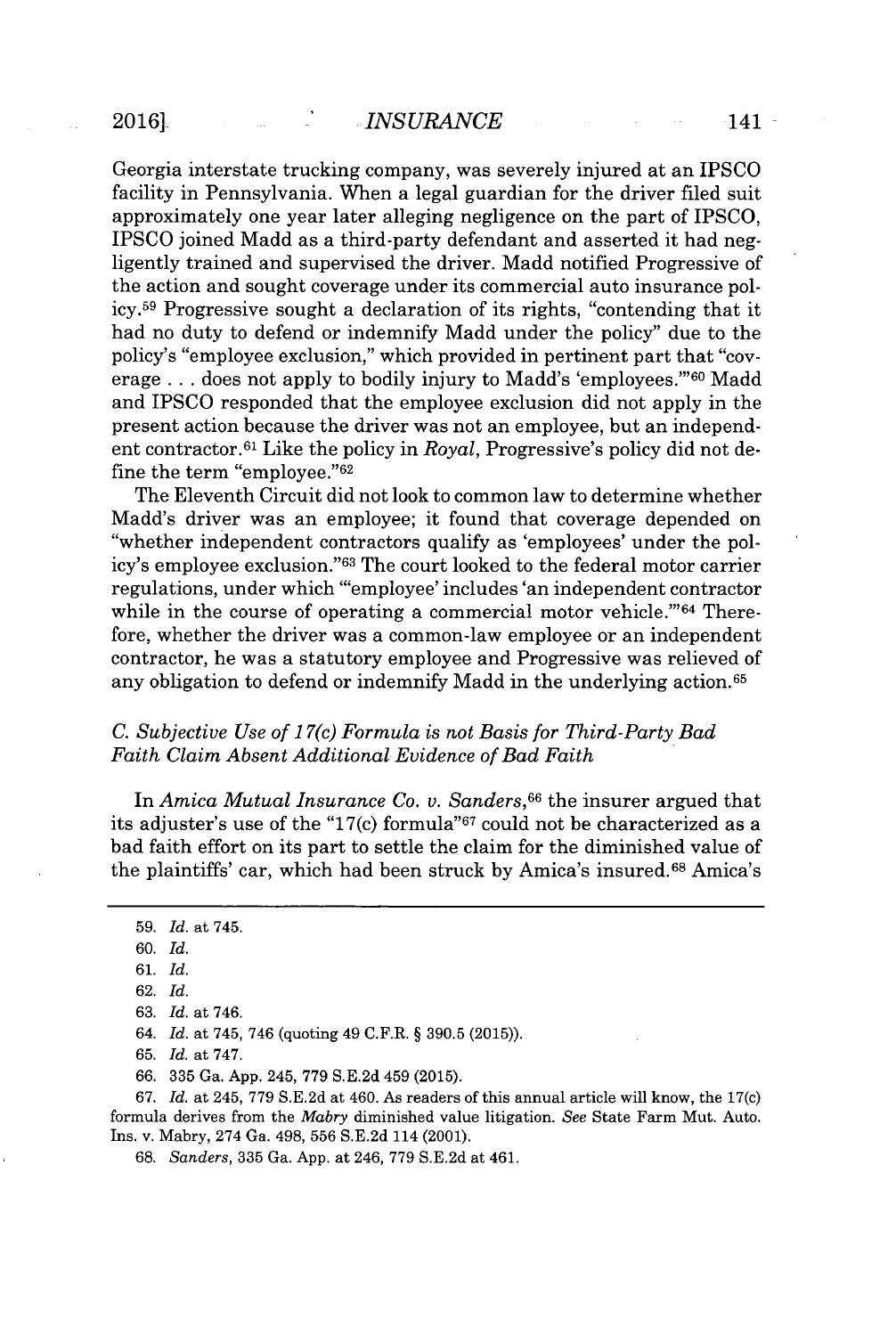adjuster, in estimating the cost of repair and diminished value on the Sanders' vehicle, employed a 17(c) formula. When Sanders and Amica could not agree on a settlement figure, Sanders filed a bad faith claim against the insurer under **O.C.G.A.** *§* **33-4-7,69** the third-party bad faith statute. <sup>70</sup>

The court of appeals discussed how bad faith has been defined in other cases,<sup>71</sup> and said when "the issue of liability is close" or when "no evidence of unfounded reason for the nonpayment" is present, courts "should disallow imposition of bad faith penalties."<sup>72</sup> The court also reiterated:

Although the Insurance Commissioner's **2008** directive indicates that, because finding the amount of diminished value is a subjective process, more is required than merely relying on any particular formula or method in making that evaluation, *no Georgia statute, insurance regulation, or common law precedent requires that an insurer use an independent appraiser or otherwise specifies the requirements of that subjective process.<sup>73</sup>*

Because the court found Amica's adjuster applied the 17(c) formula as part of a subjective determination in his estimation of the lost value of the Sanders' vehicle, it concluded that Amica's adjustment of the Sanders' diminished value claim "was reasonable and provided it with good cause as a matter of law for its refusal to pay the amount demanded" **by** the Sanders.<sup>74</sup>

#### IV. COVERAGE **UNDER** OTHER POLICIES

#### *A. Commercial General Liability (CGL) Policies Generally*

The United States Court of Appeals for the Eleventh Circuit and the Georgia Court of Appeals each addressed when coverage could be initially triggered in a sequence of events under an insurance policy. In *Zook v. Arch Specialty Insurance Co., <sup>7</sup>5* the Georgia Court of Appeals, in a matter

**<sup>69.</sup> O.C.G.A. § 33-4-7** (2014 **&** Supp. **2016).**

**<sup>70.</sup>** *Sanders,* **335** Ga. **App.** at 248, **779 S.E.2d** at 462.

**<sup>71.</sup>** *Id.* at **250, 779 S.E.2d** at 463.

**<sup>72.</sup>** *Id.* (quoting King v. Atlanta Cas. Ins. Co., **279** Ga. **App.** 554, **557, 631 S.E.2d 786, 788 (2006)).** *"An* insurer thus having any reasonable factual or legal ground for contesting a claim is entitled to summary judgment under either **O.C.G.A. §** 33-4-6 or **§ 33-4-7."** *Sanders,* **335** Ga. **App.** at **250, 779 S.E.2d** at 463.

**<sup>73.</sup>** *Sanders,* **335** Ga. **App.** at **250-51, 779 S.E.2d** at 464 (quoting Miles v. State Farm Fire **&** Cas. Co., No. **A12A1166,** slip op. at **9** (Ga. Ct. **App.** July **27,** 2012)).

<sup>74.</sup> *Id.* at **251, 779 S.E.2d** at 464.

**<sup>75. 336</sup>** Ga. **App. 669, 784 S.E.2d 119 (2016).**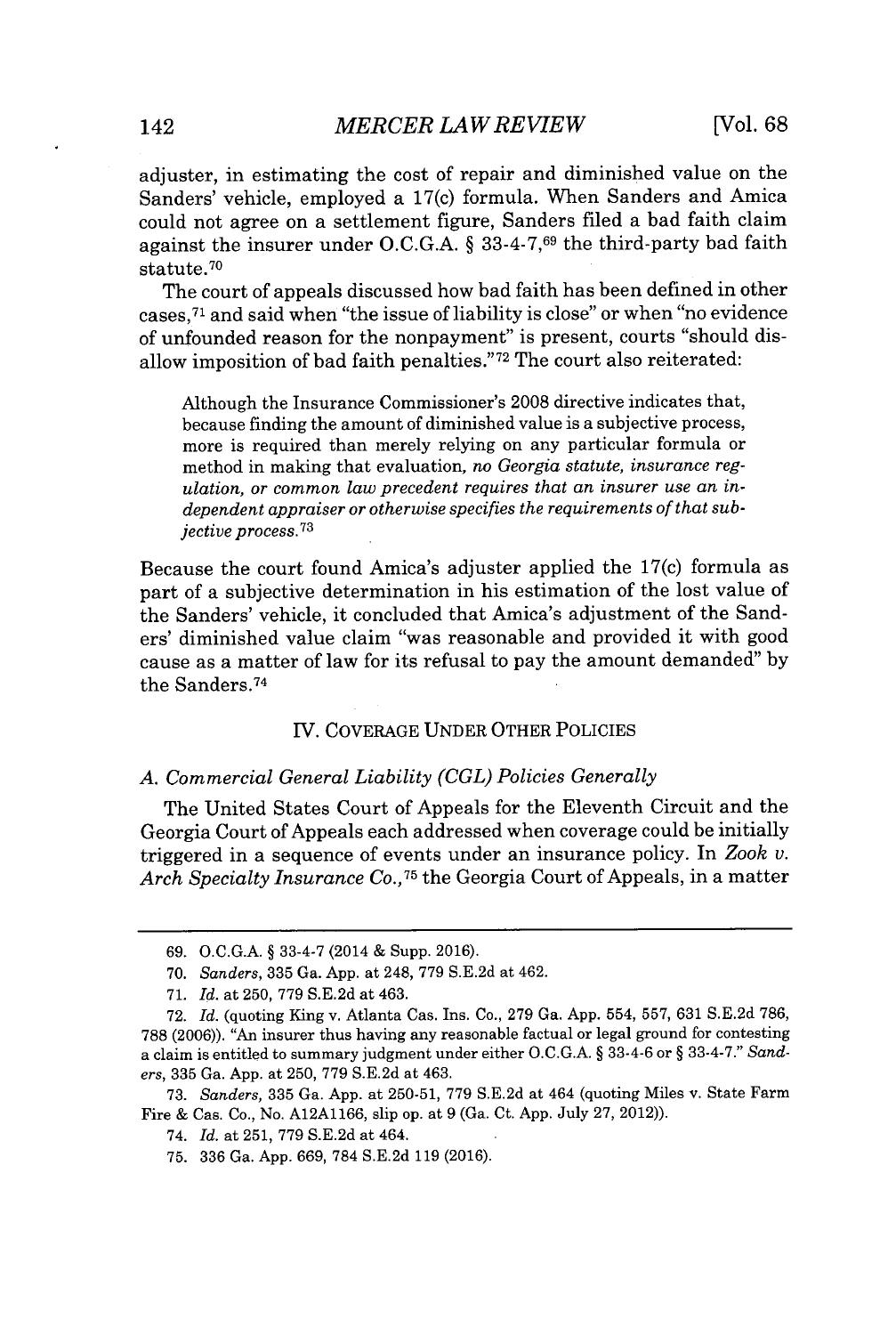of first impression, considered whether a malicious prosecution claim fell within a **CGL** policy issued to a nightclub. The claimant, Zook, alleged in his underlying lawsuit that he was assaulted **by** a bouncer at the insured's nightclub in May **2009,** but Zook himself was arrested for simple battery related to that altercation. Ten months later, Zook was formally charged with simple battery of the bouncer, though he was later found not guilty after a trial.<sup>76</sup> The CGL policy was in effect when the incident and arrest occurred in May **2009,** but not when Zook was subsequently charged with simple battery.<sup>77</sup> The court of appeals acknowledged that no Georgia appellate court had ever addressed when a malicious prosecution claim arose for purposes of triggering coverage if the language of the insurance policy was silent.<sup>78</sup>After examining decisions from other jurisdictions, the court of appeals determined that, while Zook did not have a cause of action for malicious prosecution until favorable termination of the underlying criminal proceeding, the policy nonetheless covered injury arising out of malicious prosecution because the underlying offense was committed during the policy period.<sup>79</sup> Specifically, the court concluded that once the bouncer called **911** and gave the report to the responding officer, who in turn arrested Zook, the "legal machinery of the state was set into motion."<sup>80</sup>

The United States Court of Appeals for the Eleventh Circuit, in *Lee v. Universal Underwriters Insurance* **Co., <sup>81</sup>**held that the policy definition of "occurrence" was ambiguous as to whether the date of a negligent repair to a vehicle potentially could be the trigger date for coverage, as opposed to the resulting vehicle accident, which was outside the **policy. <sup>82</sup>**Universal Underwriters issued a policy to a Ford dealership, which repaired a Ford Expedition in June **2005.** Over three years later, in December **2008,** the owner was involved in an accident. **A** subsequent inspection revealed the cruise control cable on the Ford was damaged during the **2005** repair, which caused the throttle stick to open and the owner to lose control of

- *77. Id.* at **673, 784 S.E.2d** at 122.
- **78.** *Id.* at 674, **784 S.E.2d** at 122.
- *79. Id.* at **675-76, 784 S.E.2d** at 123-24.

**80.** *Id.* at **675, 784 S.E.2d** at **123.** The court cited a New Jersey appellate court's "finding that the 'essence of the tort is the wrongful conduct in making the criminal charge' in a case where the criminal complaint, arrest, and indictment all occurred before insurance coverage began." *Id.* at **675 n.16, 784 S.E.2d** 12 **n.16** (quoting Muller Fuel Oil Co. v. Ins. Co. of **N.** Am., **232 A.2d 168, 174 (N.J.** Super. Ct. **App.** Div. **1967)).**

**81.** 642 F. App'x 969 (11th Cir. 2016).

**82.** *Id.* at **970.**

*<sup>76.</sup> Id.* at **670-71, 784 S.E.2d** at 120.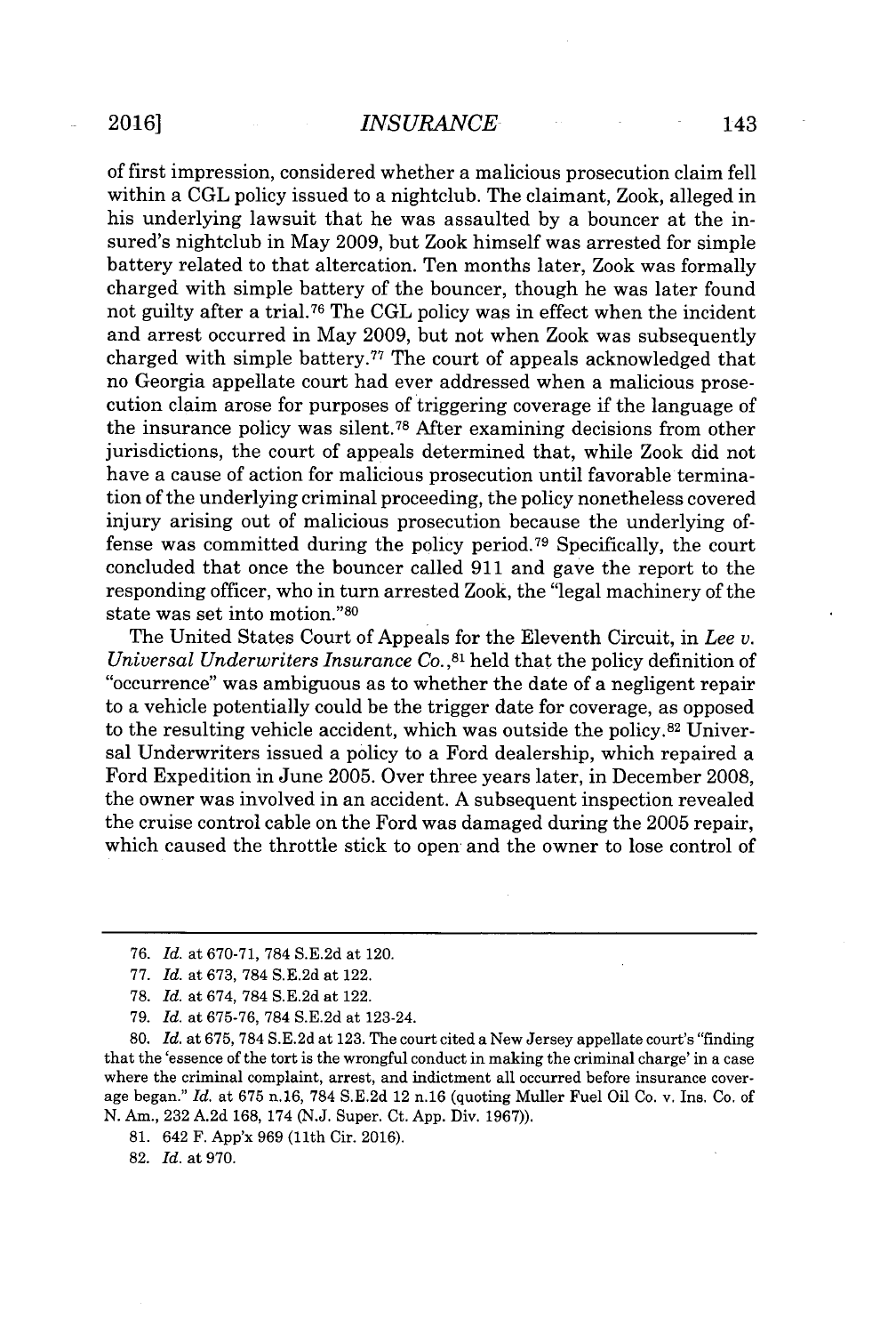the vehicle causing the accident.<sup>83</sup> The district court found the insurance policy to be ambiguous as to what type of occurrence triggered coverage. <sup>84</sup> The Eleventh Circuit agreed and held the policy's plain language was ambiguous about "what type of 'occurrence' triggers coverage."<sup>85</sup> The Eleventh Circuit noted the policy did not clearly state that it applied only to injuries that occurred within the policy period, nor did it state what type of accident or event during the policy period might trigger coverage. <sup>86</sup>As a result, the Eleventh Circuit determined the policy could "[reasonably interpret it] as requiring either that the accident-here, the negligent repair-occur during the policy period, or that the injury resulting from the accident-here, the car crash-occur during the policy period."<sup>87</sup> As a result, following the tradition of construing an insurance policy against its drafter, the Eleventh Circuit concluded the policy covered the negligent repair and deemed it an occurrence within the **policy.8 8**

Whether certain claims for damages were covered under an insurance policy was also squarely addressed in two separate federal court decisions decided in favor of the insurance industry. In *Spivey v. American Casu*alty Co.,89 the United States District Court for the Southern District of Georgia concluded that a complaint alleging the intentional and malicious conversion of equipment was not a covered occurrence and granted American Casualty's motion.<sup>90</sup> The plaintiff filed suit against Dixie, the insured, alleging it had engaged in "'willful and malicious conversion of Plaintiffs' security interest or rights' in the equipment."<sup>91</sup> Dixie sought a defense under its liability policy with American Casualty, but American Casualty refused.<sup>92</sup> After a consent judgment was procured, an assignment was obtained from Dixie, and the plaintiff in the underlying case filed suit for bad faith against American Casualty.<sup>93</sup> American Casualty immediately filed a motion to dismiss, and the district court granted American Casualty's motion.<sup>94</sup> The court contrasted and distinguished

**<sup>83.</sup>** *Id.* The Universal policy was cancelled in June **2007,** a year and a half before the accident. *Id.*

<sup>84.</sup> *Id.* at **971.**

**<sup>85.</sup>** *Id.* at **973.**

**<sup>86.</sup>** *Id.*

**<sup>87.</sup>** *Id.*

**<sup>88.</sup>** *Id.*

**<sup>89. 128</sup>** F. Supp. **3d 1281 (S.D.** Ga. **2015).**

**<sup>90.</sup>** *Id.* at **1282.**

**<sup>91.</sup>** *Id.* at **1283.**

**<sup>92.</sup>** *Id.*

**<sup>93.</sup>** *Id.*

*<sup>94.</sup> Id.* at **1282.**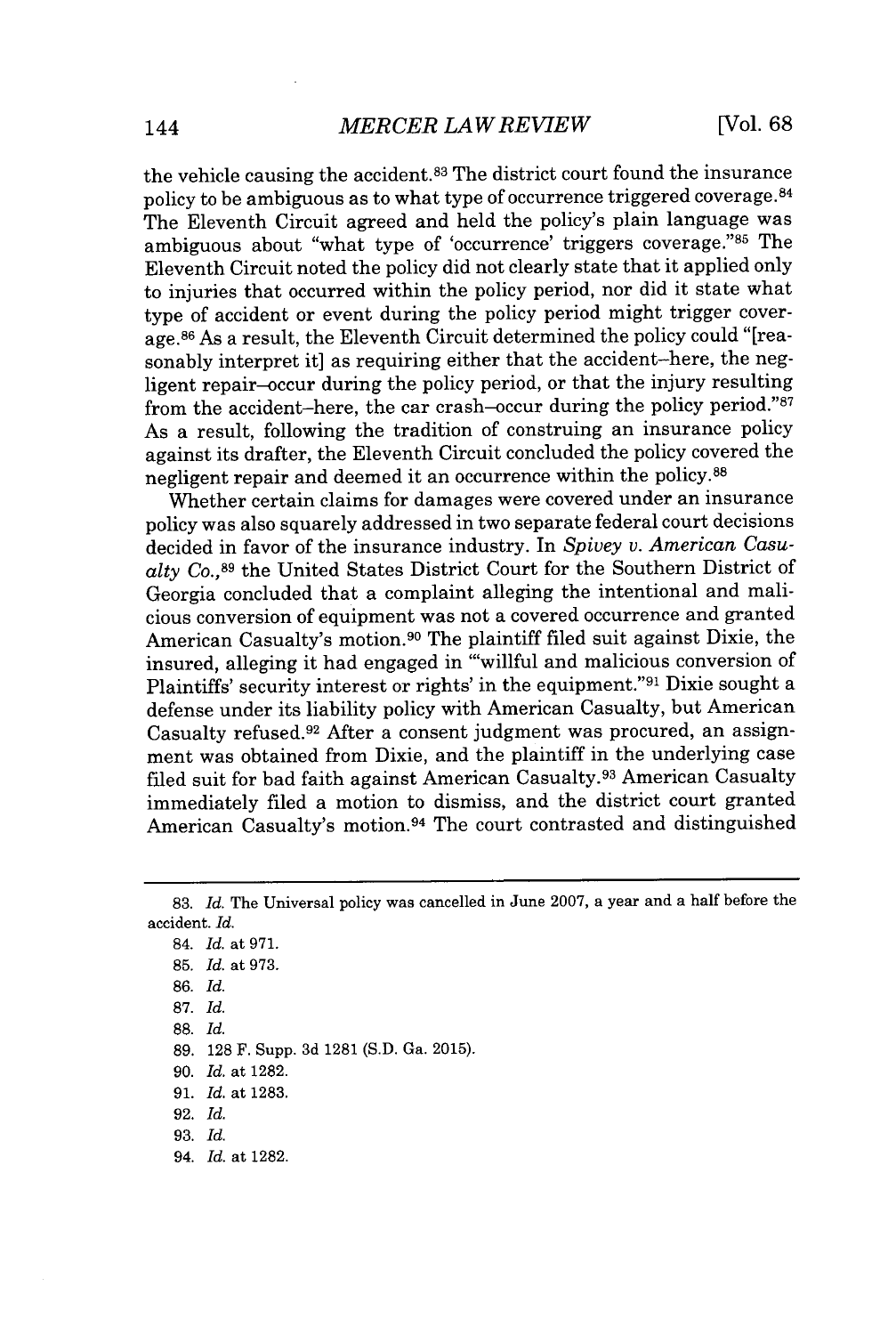prior decisions involving occurrences for deliberate acts with unintended damages and found those decisions were limited to faulty workmanship cases.<sup>95</sup> The court specifically noted the present case was "not even about the *unintended* legal consequences of an intentional act,"<sup>96</sup> but instead where the plaintiff had alleged that Dixie "willfully and maliciously converted Plaintiff's equipment."97 Ultimately, the court concluded there was no coverage because the alleged willful and malicious conversion was not an "accident" under the policy, and the underlying complaint did not "seek a remedy for the unintended consequences of an intentional act, but rather for the 'willful and malicious' conversion itself."98 The court concluded it was not an occurrence and therefore not covered under the policy.<sup>99</sup>

#### *B. Diminution of Value and "Property Damage"*

The United States Court of Appeals for the Eleventh Circuit, in *O'Dell v. Pacific Indemnity Co.*, <sup>100</sup> held that a claim for diminution in value of a residential property was not "property damage" caused **by** an occurrence and was not covered.101 After a seller failed to disclose prior flooding at his residential home, the buyer filed suit for damages, including damages for diminution in the property caused **by** the flooding.102 In part, the Eleventh Circuit concluded the district court properly determined that the claim for diminution in value (a "purely economic loss") was not covered property damage.103 Specifically, the Eleventh Circuit concluded the diminution in value did not involve any physical injury to or destruction of tangible property and was therefore not covered.104

#### *C. Vandalism and Malicious Mischief Coverage*

In *Auto-Owners Insurance Co. v. Neisler,<sup>105</sup>*burglars vandalized a rental home insured through Auto-Owners before Neisler could find a

**103.** *Id.* at **831.**

**<sup>95.</sup>** *Id. at* **1284-85.** *See* Am. Empire Surplus Lines Ins. Co. v. Hathaway, **288** Ga. 749, **707 S.E.2d 369** (2011); Capital City Ins. Co. v. Forks Timber, 2012 **U.S.** Dist. **LEXIS 122395 (S.D.** Ga., Aug. **28,** 2012).

*<sup>96.</sup> Spivey, 128* F. Supp. **3d** at **1285.**

**<sup>97.</sup>** *Id.*

**<sup>98.</sup>** *Id.*

**<sup>99.</sup>** *Id.* at **1286.**

**<sup>100. 619</sup>** F. App'x **828** (11th Cir. **2015).**

**<sup>101.</sup>** *Id.* at **832.**

<sup>102.</sup> *Id.* at **830.**

<sup>104.</sup> *Id.*

**<sup>105.</sup>** 334 Ga. **App.** 284, **779 S.E.2d 55 (2015).**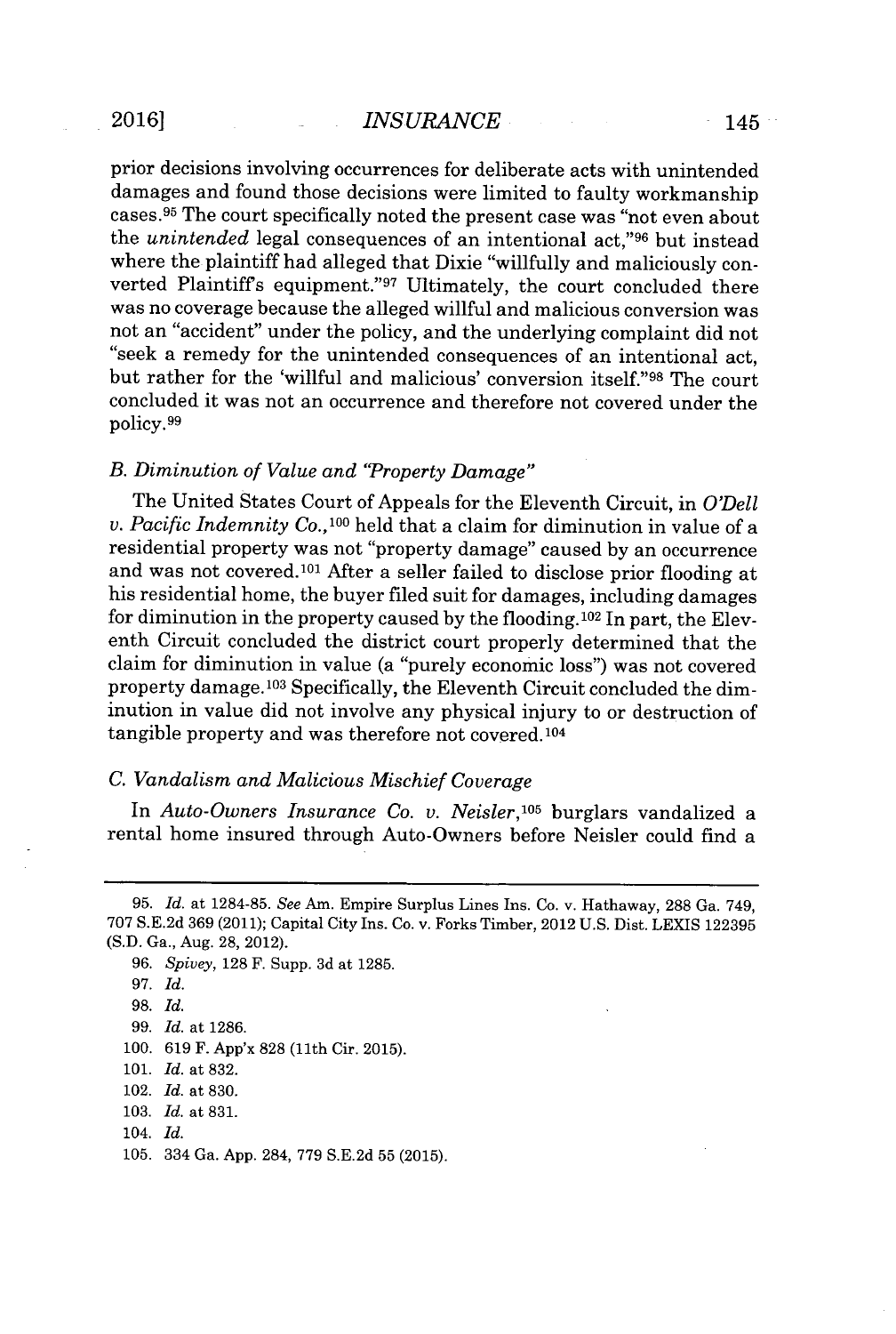tenant to rent the property.106 Neither party disputed that the property policy did not provide coverage for the fixtures stolen from the dwelling. Neisler, though, claimed he was entitled to recover the cost of labor to replace the stolen fixtures and the cost of lost monthly rent.107

With respect to the cost of labor, the policy's "vandalism and malicious mischief' provision excluded losses from theft and burglary, but a separate provision covered "damage **by** burglars to the dwelling or other structures."<sup>108</sup> The Georgia Court of Appeals concluded that the two provisions were conflicting and ambiguous; therefore, Neisler was entitled to recover the damage caused **by** the burglars, including the cost of labor to replace the items that were removed.<sup>109</sup> The court found a question of fact as to whether Auto-Owners acted in bad faith with respect to this part of the claim, because correspondence between Auto-Owners and Neisler demonstrated that Auto-Owners was on notice of the ambiguities in the policy's coverage. <sup>110</sup>

With respect to the cost of lost monthly rent, the policy provided coverage for "loss of normal rents" caused **by** a covered loss while the premises is unfit for habitation.<sup>111</sup> The court determined the provision unambiguously provided coverage for lost rent only if the property is rented to a tenant at the time of the loss; therefore, Neisler was not entitled to recover for the lost monthly rent.112 Because Auto-Owners had reasonable grounds for contesting the lost rent claim, it was entitled to summary judgment for bad faith on that portion of the claim.<sup>113</sup>

#### *D. Business Risk Exclusions*

*In Auto Owners Insurance Co. v. Gay Construction Co.,11 <sup>4</sup>*a case of first impression, the court of appeals addressed which party's scope of workthe general contractor or the subcontractor-should be considered when determining whether business risk exclusions apply to a general contractor's claim for first-party coverage as an additional insured under a subcontractor's **CGL policy. <sup>115</sup>**The court determined that when a subcontractor seeks first-party coverage under a **CGL** policy, courts consider the

- **108.** *Id.* at **287, 779 S.E.2d** at **60.**
- **109.** *Id.* at **287-88, 779 S.E.2d** at **60-61.**
- **110.** *Id.* at **291, 779 S.E.2d** at **62-63.**
- **111.** *Id.* at **289, 779 S.E.2d** at **61.**
- 112. *Id.*
- **113.** *Id.* at **291, 779 S.E.2d** at **62.**
- 114. **332** Ga. **App. 757, 774 S.E.2d 798 (2015).**
- **115.** *Id.* at **761, 774 S.E.2d** at **801.**

**<sup>106.</sup>** *Id.* at 284, **779 S.E.2d** at **58.**

**<sup>107.</sup>** *Id.* at **284-85, 779 S.E.2d** at **58.**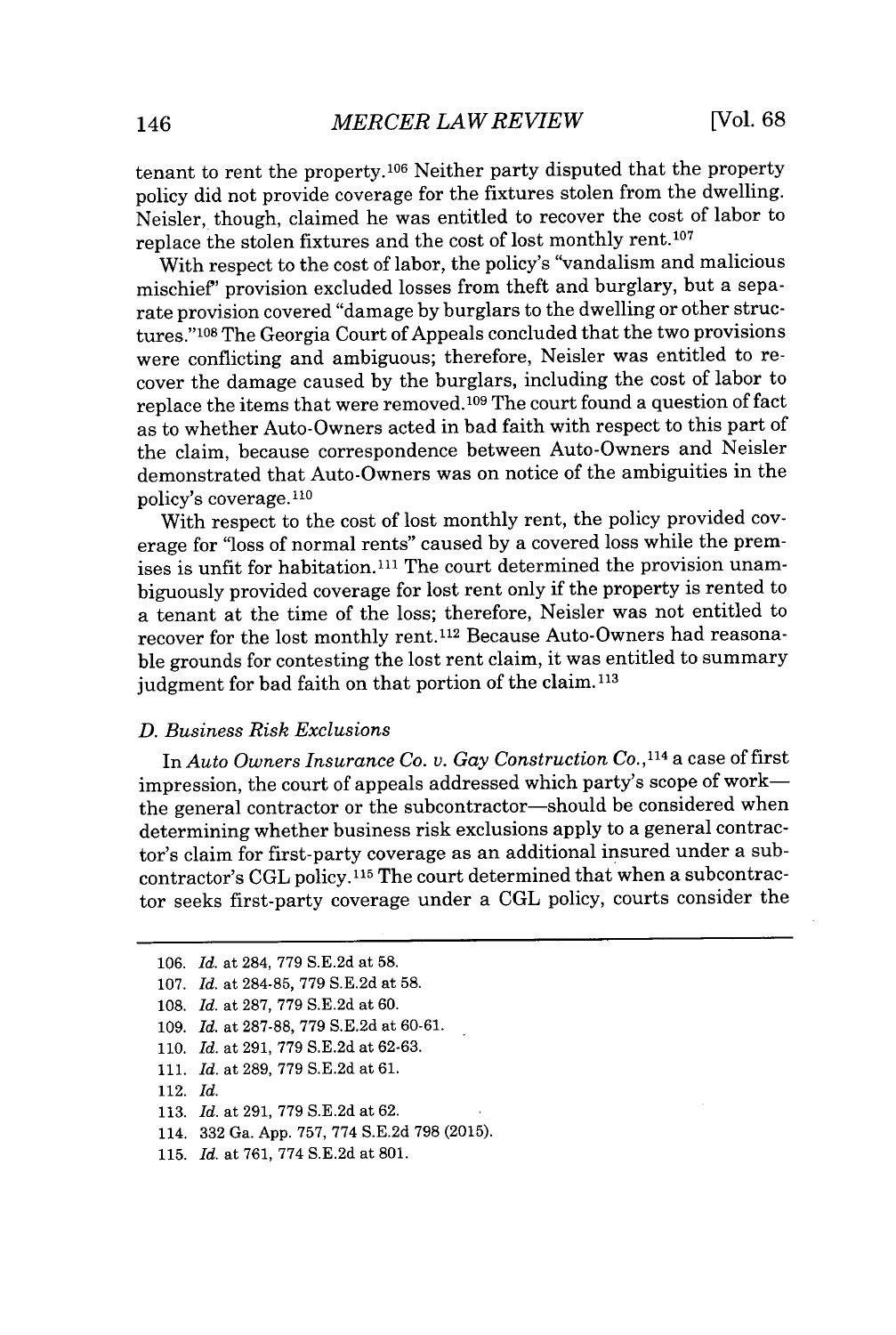subcontractor's scope **of** work; when a general contractor seeks coverage under its own **CGL** policy, courts look at the general contractor's scope of work.<sup>116</sup>

Gay Construction Company **(GCC)** was the general contractor of a project that included constructing a terrace above restrooms; subcontractor Dai-Cole Waterproofing Company, Inc. (Dai-Cole) installed the waterproof membrane and drainage mat to prevent leakage into the restrooms under the terrace.<sup>117</sup> After a certificate of occupancy was issued, water began leaking into the restrooms under the terrace during and after heavy rains.<sup>118</sup>**GCC** determined that improper installation of the waterproofing membrane caused the leak.<sup>119</sup> After Dai-Cole unsuccessfully tried to fix the membrane, **GCC** repaired the work itself, which required removing and replacing the top concrete slab of the terrace.<sup>120</sup>

Contending that it was an additional insured under Dai-Cole's **CGL** policy with Auto Owners, **GCC** brought a first-party claim to recover the costs of repairing the defective terrace.<sup>121</sup> After Auto Owners denied the claim and **GCC** brought suit, the trial court denied Auto Owners' motion for summary judgment, concluding that the business risk exclusions in the policy did not apply to the claim because they only applied to Dai-Cole's work and not to GCC's work. **<sup>122</sup>**

The court of appeals reversed, finding that the claim was barred **by** the business risk exclusions because "there was no claim for damage to nondefective property not covered **by** GCC's or Dai-Cole's scope of work."<sup>123</sup> GCC's repairs "involved only corrections to and resulting repairs for faulty workmanship, which is precisely the type of claim generally barred **by** business risk exclusions."124 As general contractor, **GCC** was responsible for all work done within its scope of work for the project.<sup>125</sup> The court noted, "To limit the business risk exclusions to only that work performed **by** Dai-Cole would permit **GCC** more coverage as an additional insured than that granted to Dai-Cole as policyholder and

**116.** *Id.* **117.** *Id.* at **757, 774 S.E.2d** at **798-99.**

- **118.** *Id.* at **757, 774 S.E. 2d** at **799.**
- **119.** *Id.* at **758, 774 S.E.2d** at **799.**
- 120. *Id.*
- 121. *Id.* at **759, 774 S.E.2d** at **799.**
- 122. *Id.* at **759, 774 S.E.2d** at **800.**
- **123.** *Id.* at **760, 774 S.E.2d** at **800.**
- 124. *Id.* at **761, 774 S.E.2d** at **801.**
- **125.** *Id.* at **762, 774 S.E.2d** at **801.**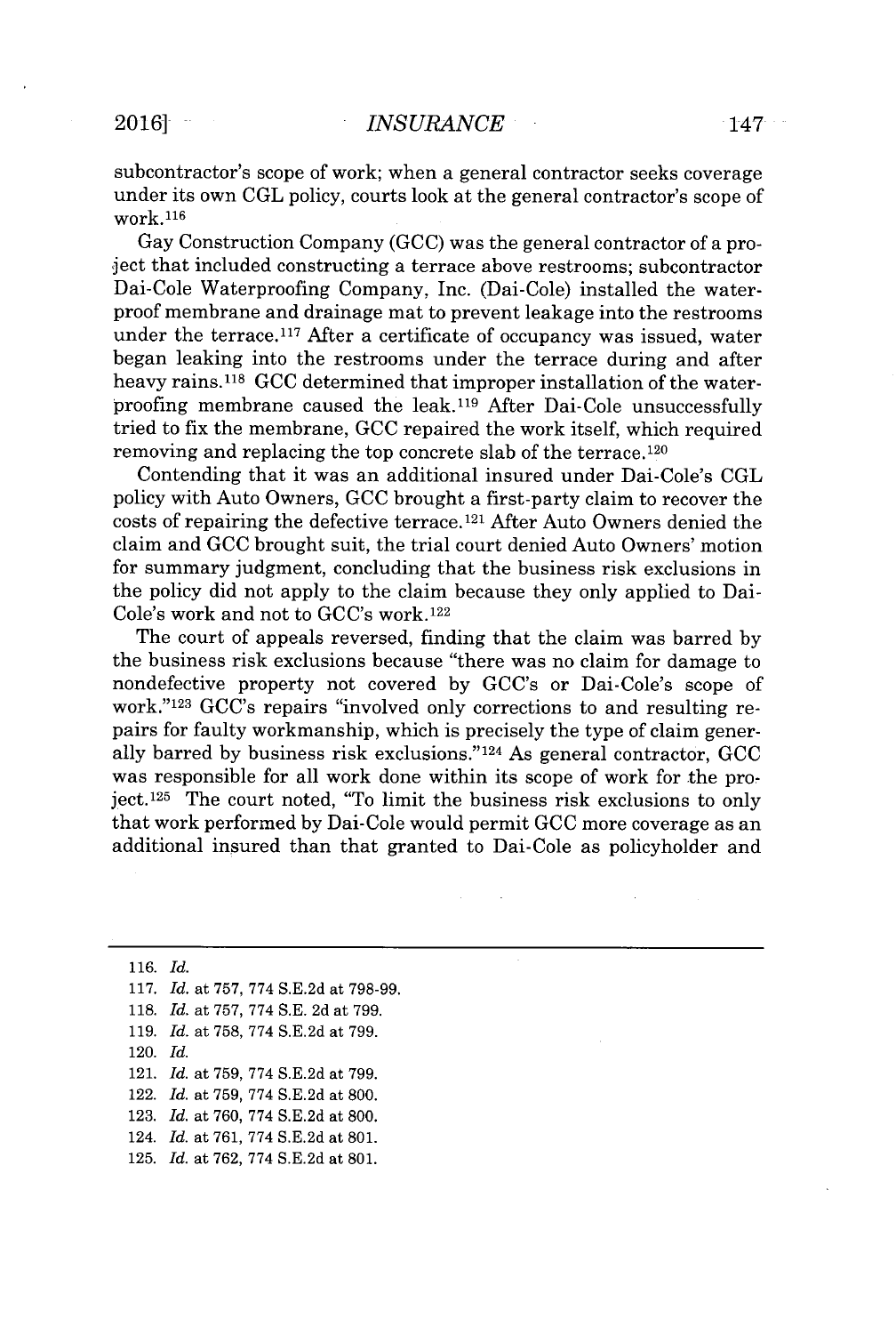would effectively [have required] Auto Owners to financially guarantee Dai-Cole's work."126

#### *E. Pollution Exclusion*

Finally, in *Georgia Farm Bureau Mutual Insurance Co. v. Smith,<sup>127</sup>* the Georgia Supreme Court ruled that household lead paint was a "pollutant" for purposes of a pollution exclusion. In a matter of first impression, the Georgia Supreme Court squarely held that lead paint was a "pollutant" within the meaning of an absolute pollution exclusion in a **CGL policy. <sup>128</sup>**The court expressly disagreed with the court of appeals decision that lead-based paint was not a pollutant, and it reiterated the premise of its decision in *Reed v. Auto-Owners Insurance Co.*<sup>129</sup> several years earlier. <sup>130</sup>Georgia Farm Bureau issued a **CGL** policy to a landlord, who in turn rented a home with paint which was chipping, flaking, and peeling in every room of the rental home. The minor of the tenant ingested those paint chips that contained lead, became ill, and the family filed suit.<sup>131</sup> Georgia Farm Bureau filed a declaratory judgment action under its pollution exclusion, which excluded bodily injury from the disbursal, among other manners of pollutants.<sup>132</sup> The court of appeals reversed the trial court's decision and concluded that a reasonable insured would have understood the pollution exclusion to exclude coverage for injuries caused **by** industrial pollution, rather than the presence of leaded materials in a private residence.<sup>133</sup> In reversing the lower court, the Georgia Supreme Court discussed the origin of the pollution exclusion and the apparent shift over the years from applying the exclusion solely to traditional, industrial pollutants, to pollutants found in residential homes, such as carbon monoxide, asbestos, and gasoline.<sup>134</sup> The supreme court reiterated that it refused to adopt a strict approach, which only considered the purpose and historical evolution of the pollution exclusion, and instead looked at the "plain language of the clause itself."<sup>135</sup> The supreme

**126.** *Id.*

**131.** *Id.* at **716, 784 S.E.2d** at 422.

**<sup>127. 298</sup>** Ga. **716, 784 S.E.2d** 422 **(2016).**

**<sup>128.</sup>** *Id.* at **721, 784 S.E.2d** at 426.

**<sup>129.</sup>** 284 Ga. **286, 667 S.E.2d 90 (2008).**

**<sup>130.</sup>** *Smith,* **298** Ga. at **721, 784 S.E.2d** at 426.

**<sup>132.</sup>** *Id.* at **717, 784 S.E.2d** at 423. The policy defined a "pollutant" as "any solid, liquid, gaseous, or thermal irritant or contaminant, including smoke, vapor, soot, fumes, acids, alkalized, chemicals and waste." *Id.*

**<sup>133.</sup>** *Id.* at **718, 784 S.E.2d** at 424.

<sup>134.</sup> *Id.* at **720, 784 S.E.2d** at 425-26.

**<sup>135.</sup>** *Id.* at **720, 784 S.E.2d** at 425.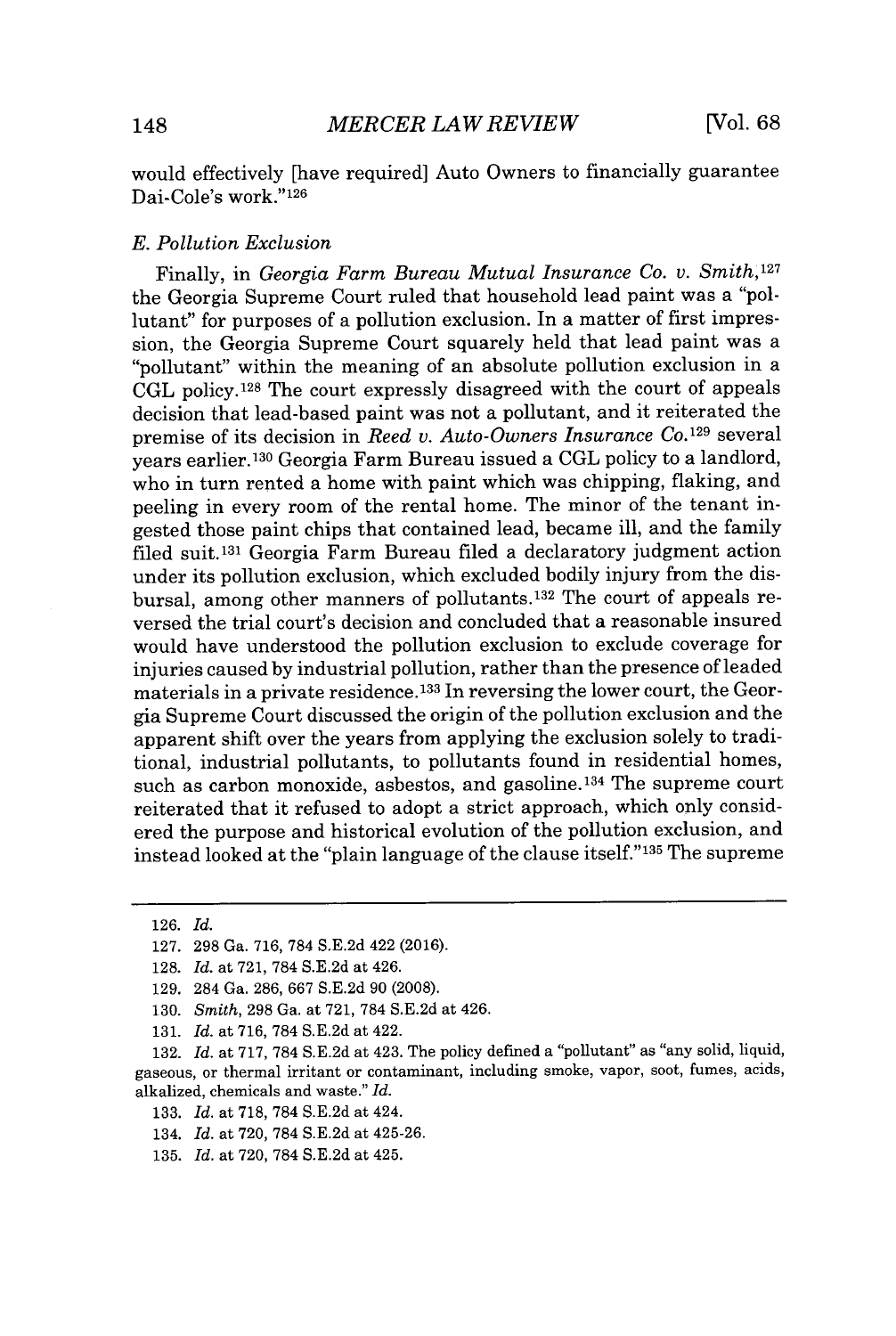court concluded the plaintiff alleged the child suffered lead poisoning and permanent injury from the ingestion of lead-based paint, and under the "broad definition" of the policy, the court held that "lead present in paint unambiguously qualifies as a pollutant,"<sup>136</sup> and the plain language of the policy's pollution exclusion excludes coverage.137